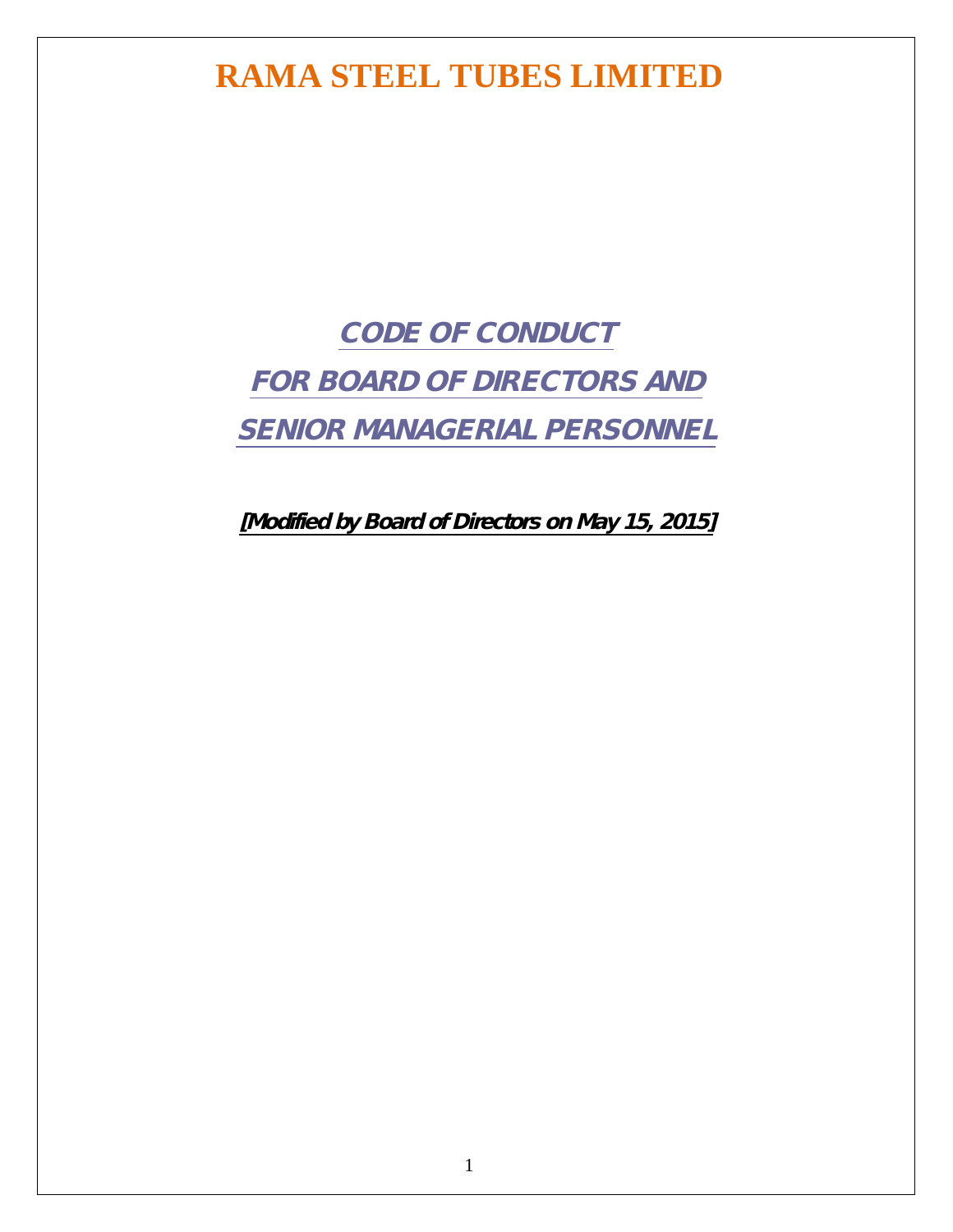### **Introduction**

Rama Steel Tubes Limited is committed to conduct business in accordance with the highest standards of business ethics and complying with applicable laws, rules and regulations.

The Company believes that a good Corporate Governance Structure would not only encourage value creation but also provide accountability and control systems commensurate with the risks involved.

This Code of Conduct (the "Code") has been framed under the Clause 49 II E of the Listing Agreement with the Stock Exchange and as amended from time to time by the prescribed authorities of India.

### **PREAMBLE**

This Code sets forth legal and ethical standards of conduct for Directors and Senior Managerial Personnel (it includes all members of core management team one level below the executive Directors and all the functional heads,) of Rama Steel Tubes Limited (the "Company") and ensure compliance with legal requirements of the Listing Agreement.

The Company seeks:

- (a) Honest, fair and ethical conduct
- (b) Confidentiality of information
- (c) Ethical handling of conflicts of interest between personal and professional relationships;
- (d) Legal compliances
- (e) Protection and proper use of corporate assets and resources

(f) The prompt internal reporting to an appropriate person or persons identified below of violations of this Code.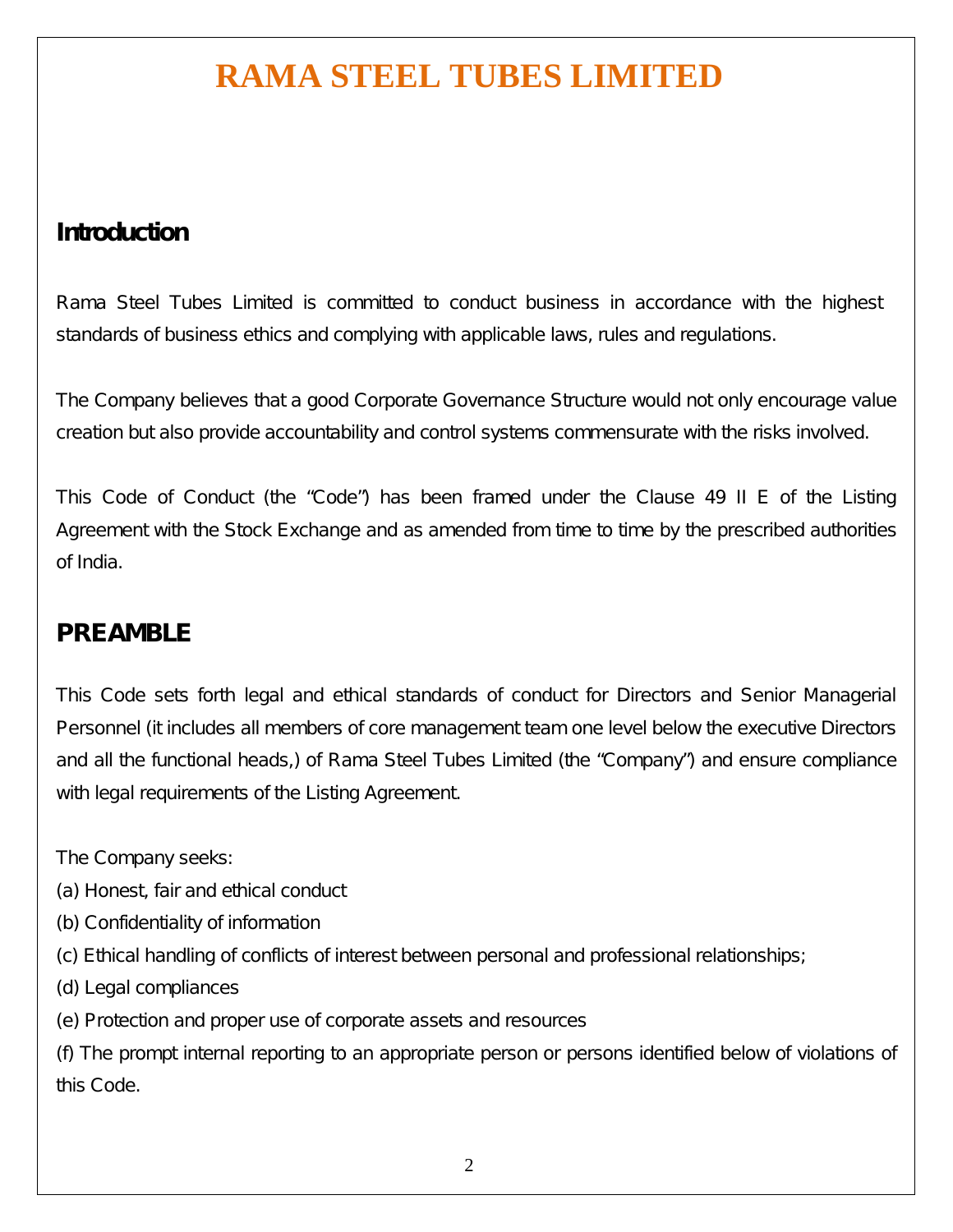(g) Accountability for adherence to this Code

Directors and Senior Managerial Personnel must conduct themselves accordingly and not to indulge in improper behavior or moral turpitude.

### **1. HONESTY, INTEGRITY AND ACCOUNTABILITY**

Honesty, Integrity, transparency, trust and accountability all are part of the core belief of each & every activity at Rama Steel Tubes Limited which has been the continuing basis of its growth and all-round development.

This Code of Conduct is a statement of the Company's commitment to integrity and high ethical standards. Moreover code of conduct also defines the acceptable and non-acceptable behavior of all employees.

Obtaining of material information through unethical means, possessing trade secret information without the prescribed authority and consent, or inducing such disclosures by past or present employees of other companies, are prohibited.

All our Directors and Senior Managerial Personnel should possess highest personal and professional Ethics, Integrity and Values along with accountability. They should be able to balance the legitimate interests and concerns of all company's stakeholders in arriving at a decision, rather than advancing the interest of a particular constituency.

We are required to outperform our competition fairly and with integrity. We seek competitive advantages through superior performance and never through unethical or illegal business practices.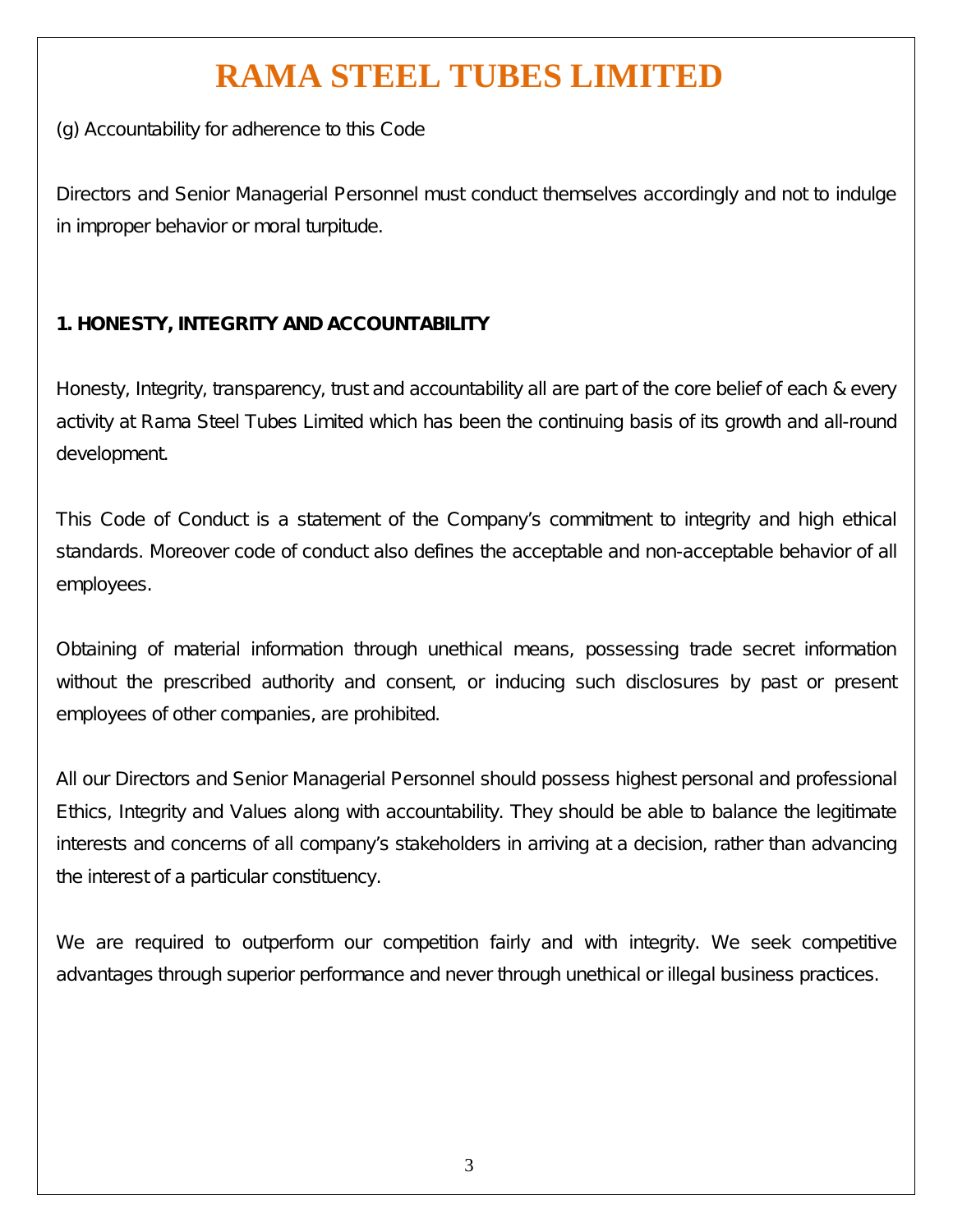#### **2. CONFIDENTIALITY**

"Confidential Information" refers to any material information which is non – public in nature or unpublished price sensitive information which may force others to change the mind set. Any information concerning the Company's business, its customers, suppliers etc., which is not in the public domain and to which the Director and Senior Managerial Personnel has access or possesses such information, must be considered confidential and price sensitive.

Such information shall include but is not limited to:

- A. Any improvements and innovations, whether patentable or copyrightable or otherwise.
- B. Methods, processes and techniques.
- C. Personnel data (Management or otherwise).
- D. Financial, pricing and accounting data.
- E. Client data or any material information related to proposed or past clients.
- F. Results of regulatory inspections/audits
- G. Business plans and updates to business plans
- H. Potential acquisitions, licenses or other business deals
- I. Potential equity interests
- J. Regulatory filings and approval data
- K. Marketing and sales information

Apart from Statutory disclosures and other disclosure with Board consent any disclosure of confidential information about the company's business, whether intentional or accidental, can adversely affect the financial stability and competitive position of Potential Investments and Finance Limited. Hence, disclosure of any such information is prohibited. Disclosure of any information on proceedings of Board Meetings/Committee Meetings, Internal Meetings, and disclosures of forward-looking statements is prohibited. In case any such disclosure has to be made it has to be approved by the Management and shall be combined with cautionary statements or disclaimers, wherever required.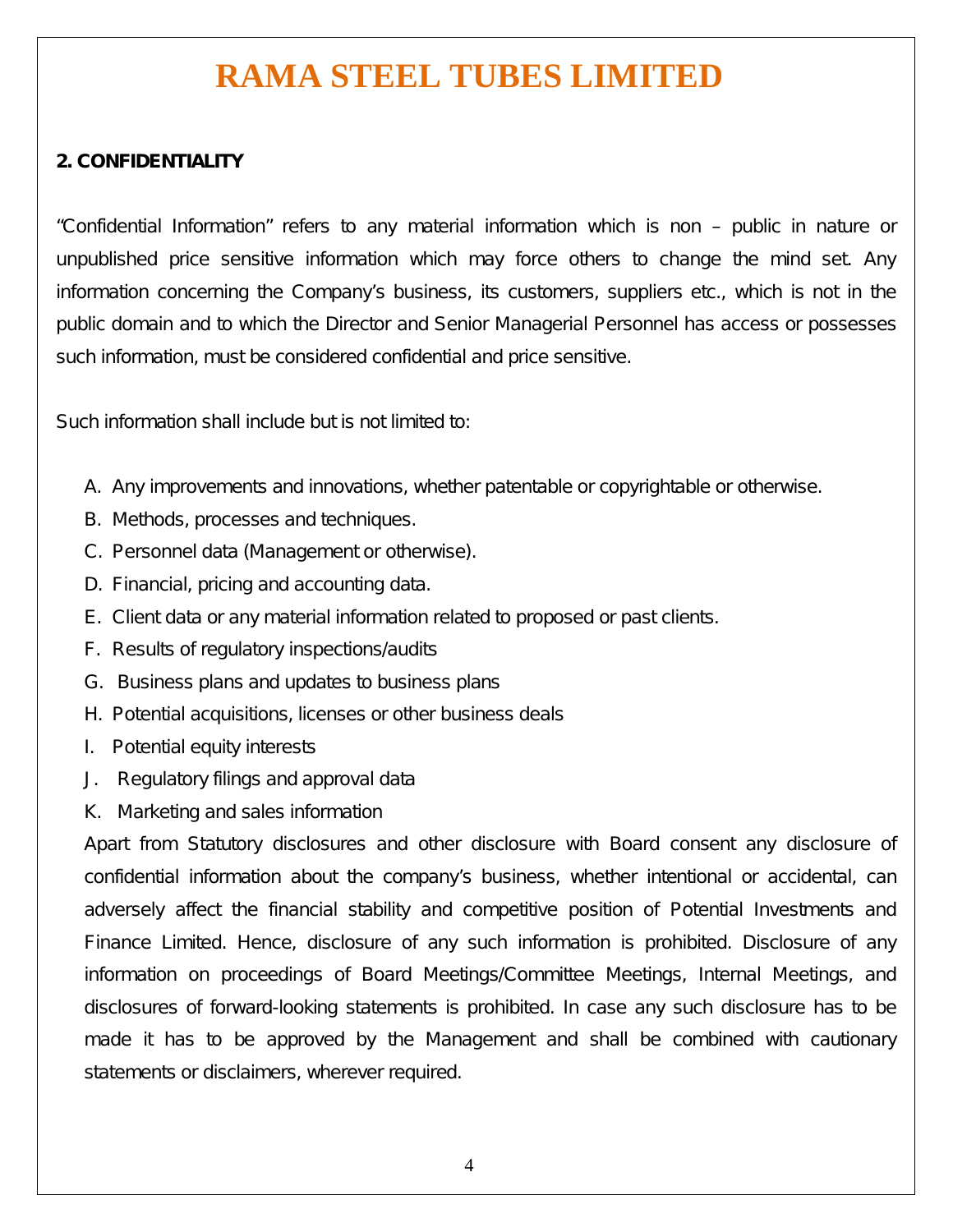#### **3. LEGAL COMPLIANCE**

The Directors and Senior Managerial Personnel are responsible for Company's adherence to statutory and legal/regulatory requirement(s) as applicable to the business of the Company and also monitor company's compliance with the Corporate Governance Regulations. They must, from time to time, recommend to the Board any suggestions for all such matters and on any corrective measures to be taken. The Directors and Senior Managerial Personnel should also ensure company's compliance with the listing and other legal requirements relating to financial statements.

The Company cannot accept practices which are unlawful or may be damaging to its reputation. The Directors and Senior Managerial Personnel shall extend full cooperation to regulatory authorities, and disclose information as may be required.

In the event the implication of any law is not clear, the Company's Legal Department or compliance officer shall be consulted for advice.

#### **4. CONFLICTS OF INTEREST**

A conflict of interest exists where the interests or benefits of one person or entity contradict or litigate with the interests or benefits of the Company. The following pertains to all conflicts of interest other than those relating to transactions between the Company and its affiliates/subsidiaries. Conflicts of interest is said to arise in the following circumstances:

A. Personal or family financial interest has an influence on the work for the company.

B. There exist possibilities where the personnel's decisions or work may be based on influential factors like gifts, loans or unusual hospitality which confines him/her from fulfilling his/her duties and responsibilities towards the company objectively and effectively. Duties and responsibilities of the Directors and Senior Managerial Personnel with regard to conflicts of interest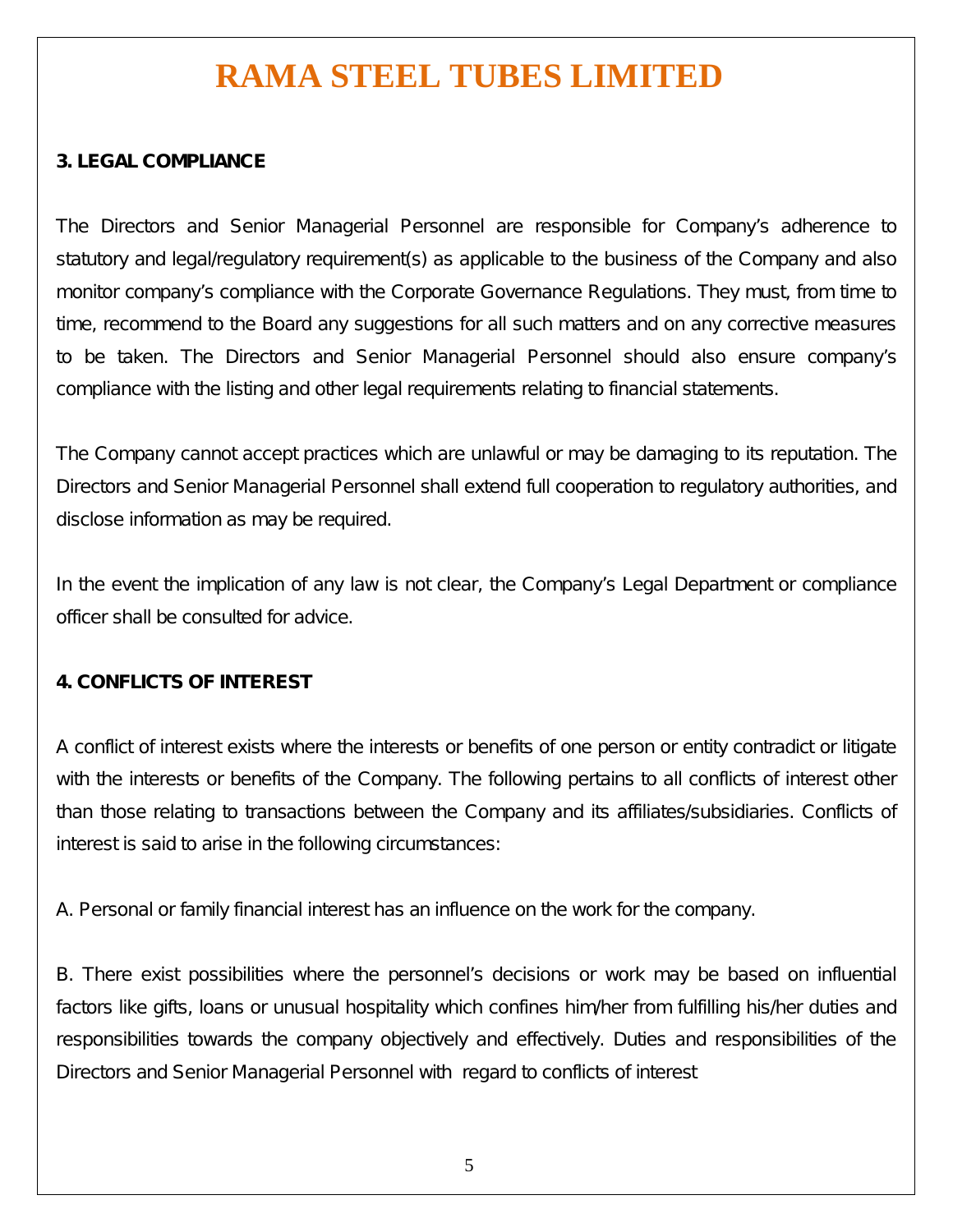C. It is the duty of a Director and Senior Management, while dealing on behalf or with the Company, to avoid any influences that interfere in abiding with their responsibilities towards the company and to disclose actual or any apparent conflicts of interest immediately.

D. They shall always put the interests of the Company before their personal interests.

E. They are prohibited from accepting simultaneous employment or any favors from any of the suppliers, customers, developers or competitors of the Company, or from taking part in any activity that enhances or supports a competitor's position.

F. Creating or selling any product or services that compete with the company shall be considered to be against the policy of the Company.

G. They shall be abstained from discussion and voting on any matter in which they have or may have a conflict of interest.

H. It is responsibility of the individual to disclose any material transaction or relationship that gives rise to or reasonably could be expected to give rise to a conflict of interest to the Compliance Officer.

The Board of Directors or any authorized Director shall be responsible for determining whether such transaction or relationship constitutes a conflict of interest.

To list and clearly define all the circumstances/situations giving rise to conflicts of interest is not possible as it varies from situation to situation, so if one has any question or doubt for that matter, one shall consult with the Compliance Officer.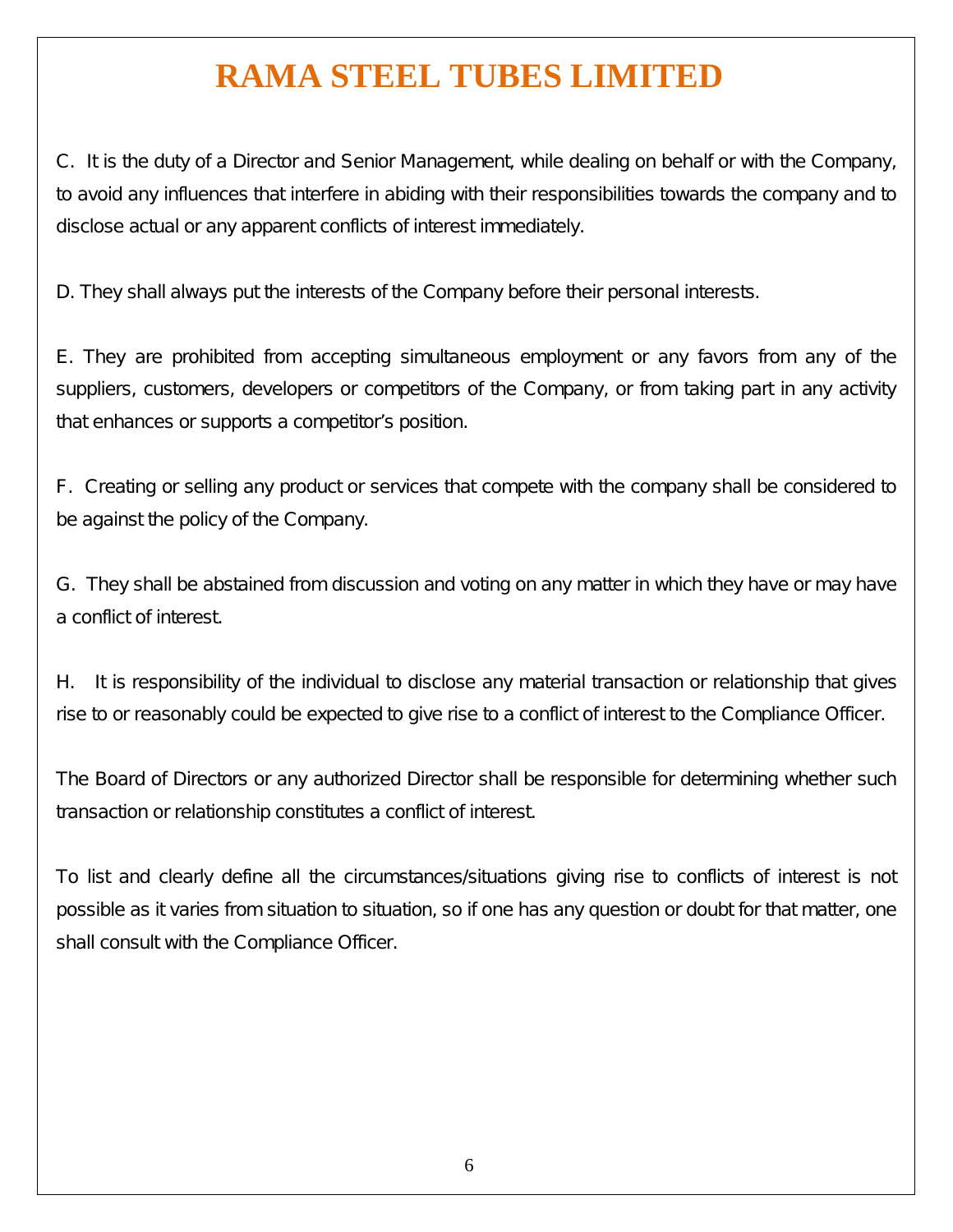#### **5. USE OF COMPANY'S ASSETS AND NAME**

Proper care should be exercised to ensure that the use of Company's assets is reasonable and there is no wastage. It is the responsibility of the Directors and Senior Managerial Personnel to protect the assets and proprietary information of the Company and ensure that the same are used only for business purposes of the Company. Any suspected incident or fraud or mismanagement of the assets of the Company should be immediately reported to the Chairman or Managing Director or Company Secretary of the Company.

Under no circumstances they should misuse Company's facilities which include tangible assets as well as intangible assets such as systems, proprietary information, intellectual property, and relationships with the clients. The use of Company's name, property and trademark should be strictly for the Company's business purpose and shall not, under any circumstances, be used for their personal interest.

It must be ensured that the equipment/ facilities/ amenities provided to them by the Company for discharge of their duties in terms of their employment are used with proper care and diligence and return the possession thereof upon their resignation, termination or retirement from the services of the Company, as the case may be.

#### **6. GIFTS AND DONATIONS**

Any form of gifts or personal favors from the suppliers and to the customers should not be entertained or be offered as the case may be, as the same shall be considered to be violating the policies of the Company. Acceptance or offering of any such gifts and donations leads to unfair trade practices and will be considered to be highly unethical.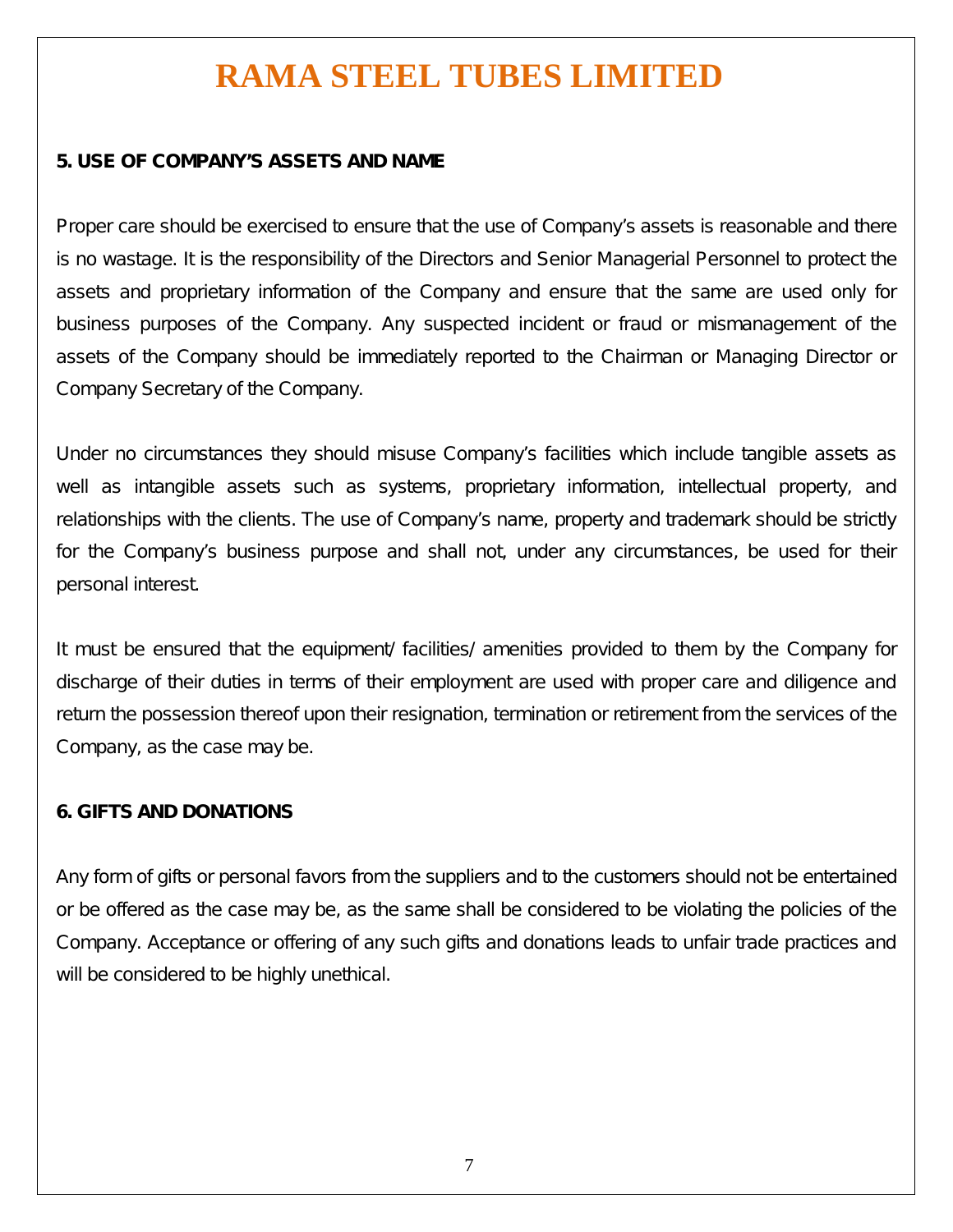The Directors and Senior Managerial Personnel should be careful that this rule is not violated by anyone as its violation shall be considered as unlawful and illegal and will have an adverse effect on the financial status and reputation of Potential Investments and Finance Limited.

The Company shall cooperate with governmental authorities in efforts to eliminate all forms of bribery, fraud and corruption. The Company shall not be liable to any obligations arising as a result of any such serious breach of discipline and the recipient or provider of any gifts shall be held personally liable for such act. Information about any such acts should be immediately reported to the Chairman or the Compliance Officer or Company secretary.

It shall be noted that this does not restrain from acceptance of gifts of items which are customary in nature or associated with festivals provided full disclosure of the same is made. Also, accepting or offering courtesies or invitations to social or sports events which are considered customary and are in keeping good business ethics so long as no obligation is involved shall not be considered to be against the policy.

#### **7. REPORTING OF ILLEGAL ACT OR MISCONDUCT**

The Directors & Senior Managerial Personnel are considered to be the first line of defense against civil or criminal liability and unethical business practice. They should observe or become aware of any illegal, unethical or otherwise improper conduct. Any act which could have an impact on the reputation of the Company, whether by an employee, supervisor, client, consultant, agent, supplier or other third party, they must promptly notify the same to the Managing Director.

Every employee of Potential Investments and Finance Limited shall, without fear of retaliation, make a protected disclosure under the vigil mechanism/whistleblower policy of the Company, when she / he becomes aware of any actual or possible non-adherence or violation of laws, rules, regulations or unethical conduct or an event of misconduct, act of misdemeanor or act not in the Company's interest.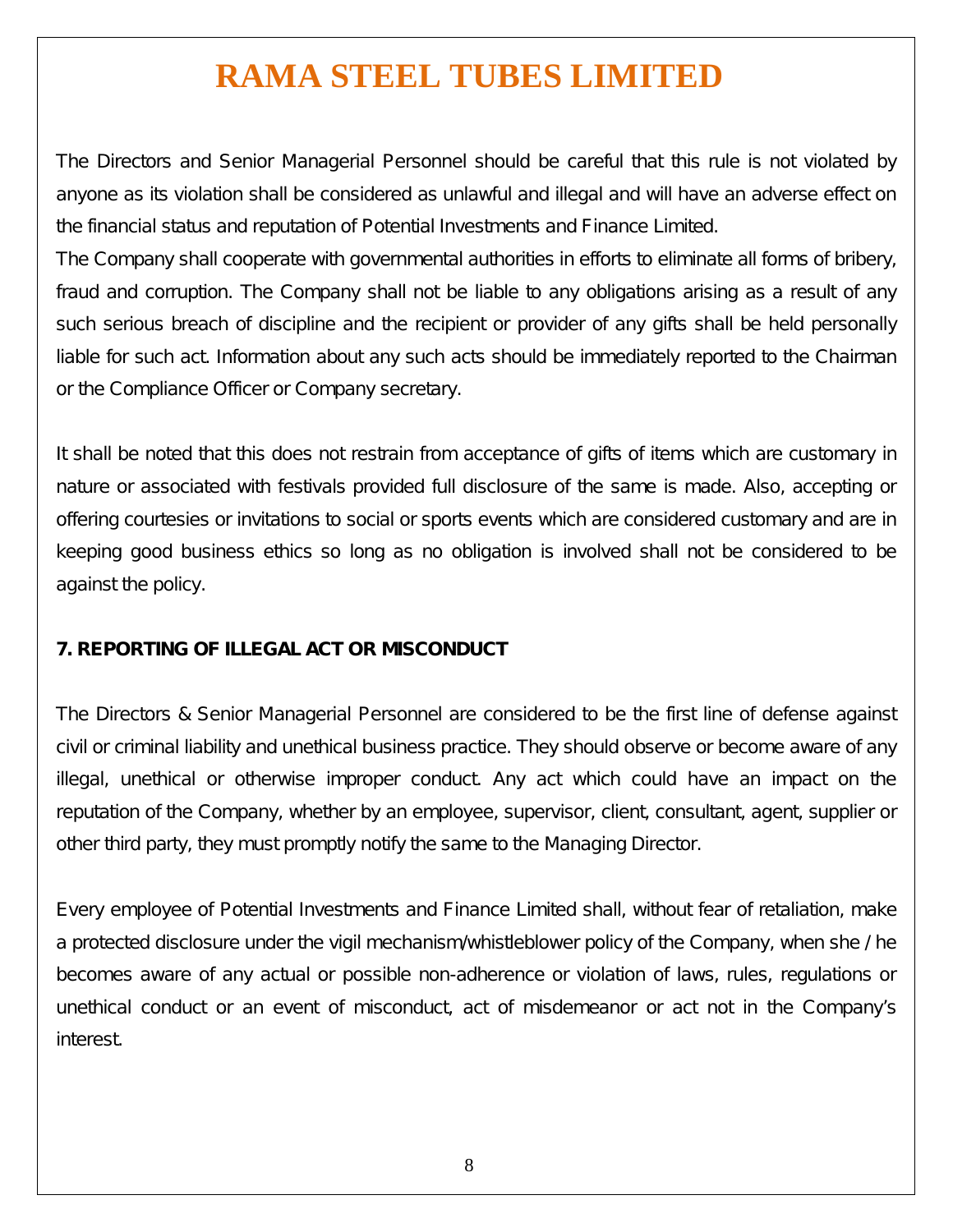#### **8. SUSTAINABLE DEVEOPMENT**

The Company believes in sustainable development and is committed to be a responsible corporate citizen for the development of society and is creating awareness for sustainable development in the society at large.

To achieve this objective, the business and operations of the Company should be conducted in an environmentally friendly manner and provide a safe and healthy working environment to its employees.

Particular attention should be paid to training of the employees to increase safety awareness and adoption of safe working methods, particularly designed to prevent serious accidents. It is the responsibility of all Directors and Senior Managerial Personnel to ensure compliance with all applicable environmental, safety and health laws and regulations and internal policies.

#### **9. INSIDER TRADING**

RAMA prohibits the purchase and sale of RAMA's shares or securities on the basis of potentially share price relevant information which is not yet public. Non-compliance may not only entail disciplinary sanctions, but also result in criminal charges.

#### **10. ADHERENCE WITH THE CODE OF CONDUCT**

The Directors and Senior Managerial Personnel should abide by the duties and responsibilities as mentioned in this code and the code must be taken seriously by all the concerned persons as it is important to the Company. The Code does not specifically address every potential form of unacceptable conduct, and it is expected that Directors / Management Personnel will exercise good judgment in compliance with the principles set out in this Code.